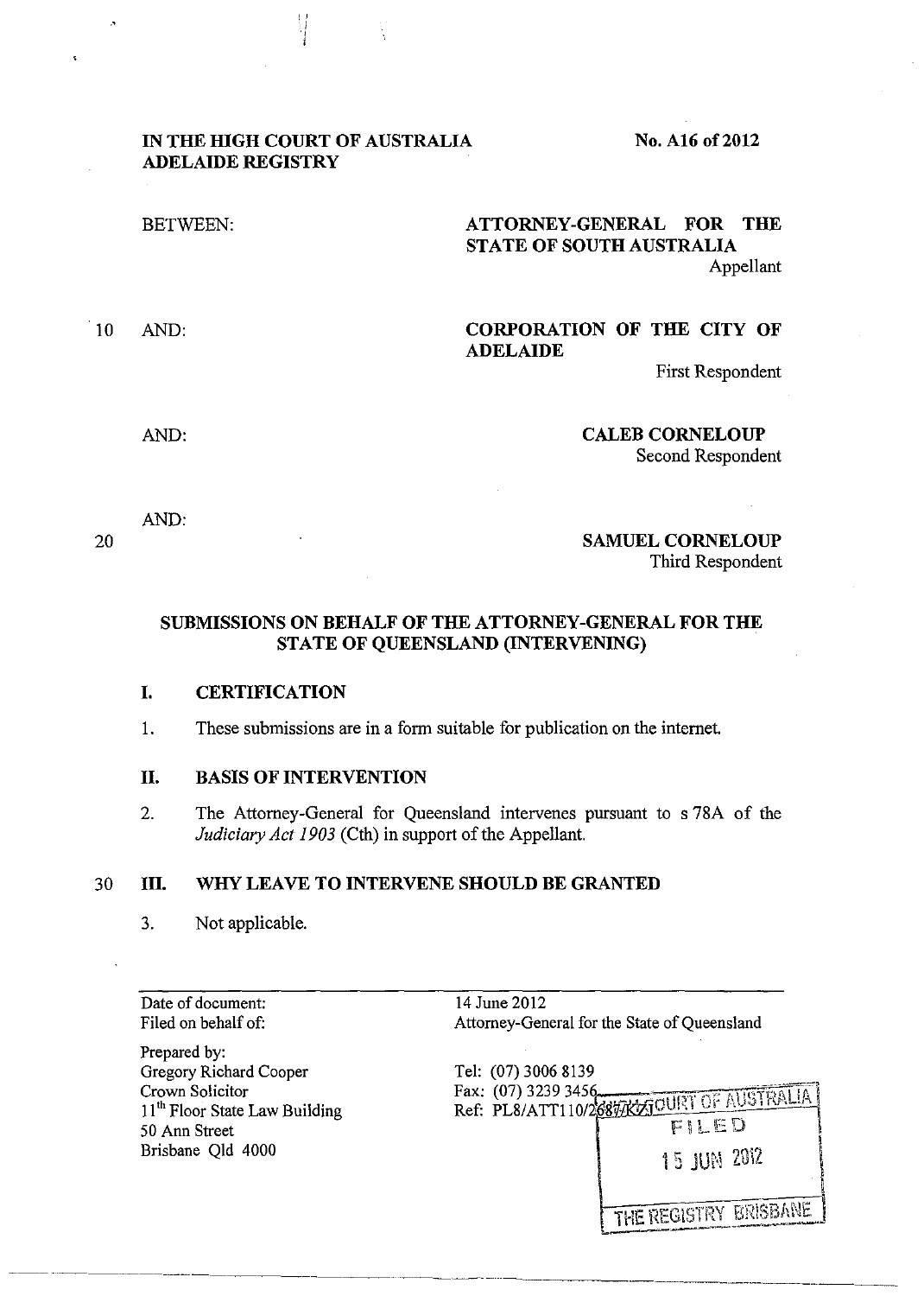# **IV. APPLICABLE LEGISLATION**

4. The applicable legislation is identified in the submissions of the Appellant.

### **V. ARGUMENT**

- 5. It is well established that in order to determine whether a law infringes the implied freedom of political communication, a court must ask two questions:
	- (a) Does the law under challenge effectively burden freedom of political communication about government or political matters either in its terms, operation or effect?
	- (b) If it does, is the law reasonably appropriate and adapted to serve a legitimate end in a manner which is compatible with the maintenance of the constitutionally prescribed system of representative and responsible government?
- 6. The Attorney-General for South Australia assumes that answer to (a) is 'ves'<sup>2</sup> and submits that answer to (b) is also 'yes'.
- 7. These submissions therefore focus on the second question from *Lange.<sup>3</sup>*
- 20 8. The conclusion of the Full Court that clauses 2.3 and 2.8 of By-law No 4-Roads ('the By-law') was invalid depended on the reasoning at paragraphs 158 to 159 of the judgment of Kourakis J.
	- 9. That reasoning, however, should be rejected.
	- 10. First, it is inconsistent with this Court's decision in *Wotton.* In that case, the plaintiff was a prisoner on parole who claimed that he wished to speak on matters relating to Aboriginal and Indigenous affairs. He argued that s 132(1) of the *Corrective Services Act 2006* (Qld) hindered him from doing so and therefore breached the implied freedom of political communication. Section 132(1) made it an offence (subject to certain exceptions) to interview a prisoner without the approval of the Chief Executive. French CJ and Gumrnow, Hayne, Crennan and Bell JJ treated the capacity of the plaintiff to

10

30

 $\mathbf{r}$ *Lange v Australian Broadcasting Corporation* (1997) 189 CLR 520 as refmed in *Coleman v Power* (2004) 220 CLR I *('Coleman').* 

<sup>2</sup>  See *Wotton v State of Queensland* (2012) 86 ALJR 246 *('Wotton')* at [28] (French CJ, Gummow, Hayne, Crennan and Bell JJ).

 $\overline{3}$ An inquiry into whether a law is reasonably appropriate and adapted requires a court to identify the ends of the law and to ascertain whether it is a reasonable means of achieving those ends. It is not necessary for those seeking to uphold the law to show that it is the best means of achieving the legitimate end: *Coleman v Power* (2004) 220 CLR I at I 02-103 [328] (Heydon J). See also at [31] (Gleeson CJ). In deciding whether the law is a reasonable means of achieving legitimate ends, the extent of the burden on political communication is relevant: see, for example, *Coleman v Power* (2004) 220 CLR I at 99 [319] (Heydon J).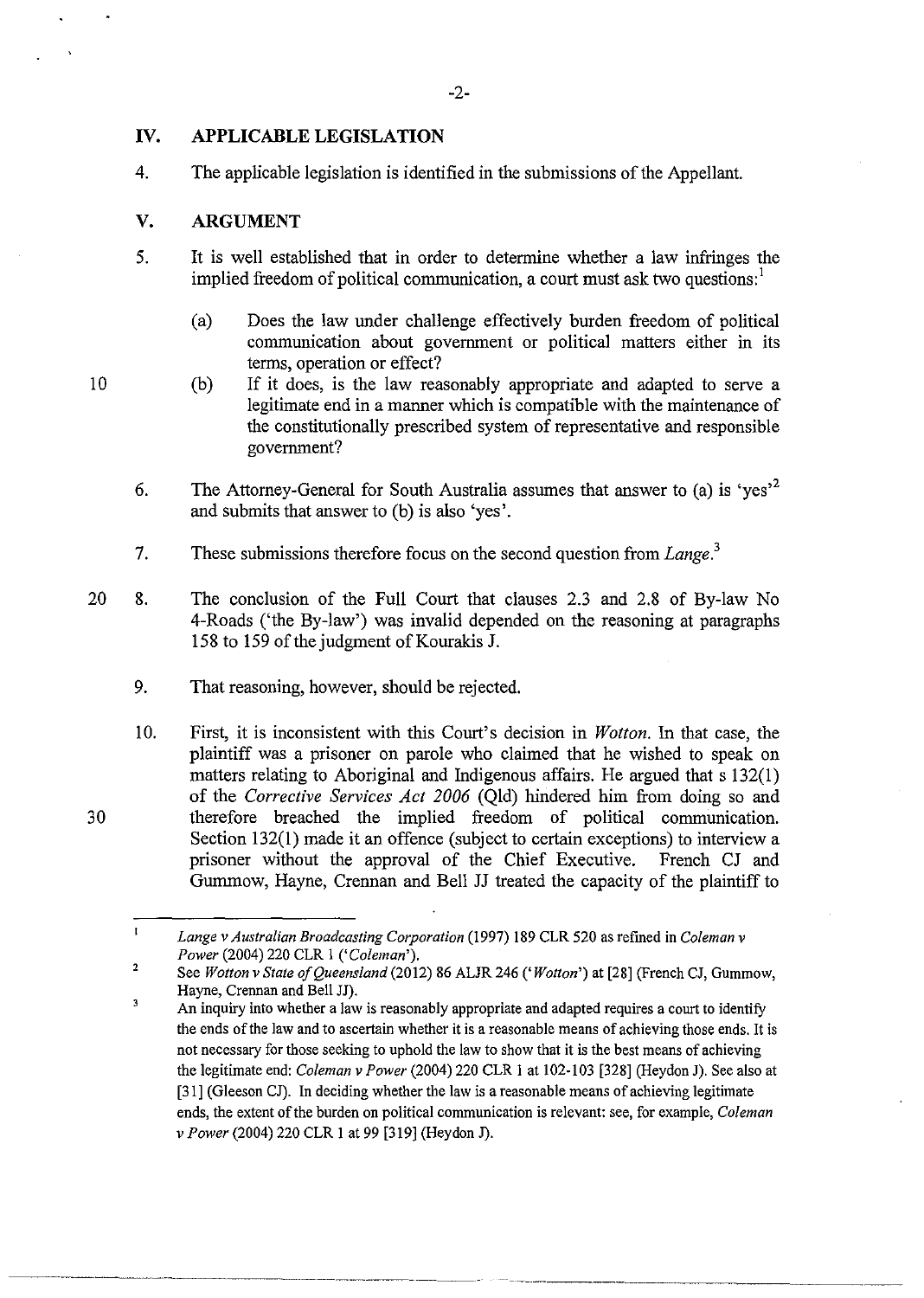have the decision of the Chief Executive examined under the *Judicial Review Act 1991* (Qld) as an important factor pointing to the compatibility of s 132(1) with the implied freedom: (2012) 86 ALJR 246 at [10], [31]. Their Honours must have accepted that the Chief Executive might, from time to time, be found by a court to have acted beyond power in refusing approval; they must also have accepted that the judicial examination would involve some delay. These features, however, did not affect the validity of s 132(1). By contrast, Kourakis J regarded the delays inherent in invoking the Supreme Court's supervisory jurisdiction and the possibility that City officers might make errors as demonstrating incompatibility of the By-law with the maintenance of representative and responsible government.

- 11. Secondly, any impact that clauses 2.3 and 2.8 have on freedom of political communication is incidental. Those clauses apply only to certain activities on 'roads' (as defined in the *Local Government Act 1999* (SA), s 4). They apply without distinction to all manner of communications, whether they be political, commercial or otherwise. Their purpose is not to prevent political communications or to control the content of speech: see [2011] SASCFC 84 at [126]-[128] and compare *Coleman v Power* (2004) 220 CLR I at 123 [326] (Heydon J). The clauses therefore cannot be said to regulate or prohibit communications that are inherently political or a necessary ingredient of political communication. Accordingly, they more readily satisfy the second limb of *Lange: Coleman v Power* (2004) 220 CLR I at [31] (Gleeson CJ); *Hogan v Hinch* (2011) 85 ALJR 398 at [95]-[96] (Gummow, Hayne, Heydon, Crennan, Kiefel and Bell JJ); *Wotton v State of Queensland* (2012) 86 ALJR 246 at [30] (French CJ, Gummow, Hayne, Crennan and Bell JJ). Justice Kourakis, however, saw no difference in the application of the second limb of *Lange* to the clauses of the By-law. That was a significant error.
- 30 12. Thirdly, the effect of the By-law on freedom of political communication is limited and clauses 2.3 and 2.8 apply only to certain activities on 'roads'. Neither clause imposes an absolute prohibition. Neither purports to affect the ability of persons to engage in political communication by, for example, posting messages on the internet, by sending letters to council members or newspapers, or even by printing leaflets and dropping them in letter boxes. Clause 2. 3 does not apply to the Speaker's Comer or to surveys during election and referendum periods, and clause 2.8 does not apply to leaflets and handbills during those periods. The limited extent of the burden on the implied freedom suggests that clauses 2.3 and 2.8 are reasonably adapted and appropriate: compare *Sellars v Coleman* [2001] 2 Qd R 565 (rejecting a claim that a by-law that required a permit for taking part in public demonstrations or public addresses in malls in Townsville infringed the implied freedom; special leave to appeal was refused: [2002] HCATrans 322); *Meyerhoff v Darwin* City *Council* (2005) 190 FLR 344 (rejecting a challenge to a by-law that made it an offence to affix or cause to be affixed a handbill to a power pole, signpost or fixture in a street without permission).

-3-

40

10

20